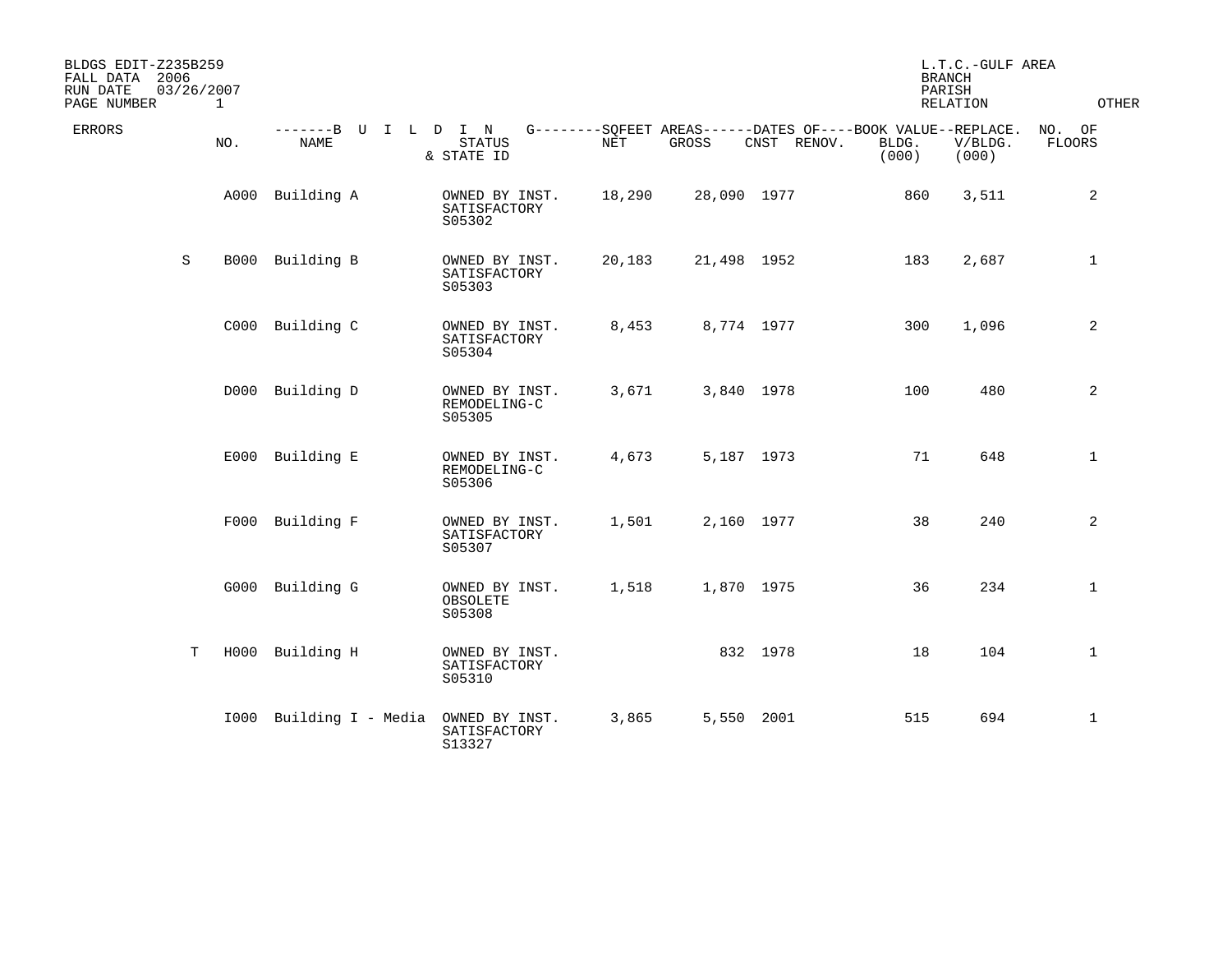| BLDGS EDIT-Z235B259<br>2006<br>FALL DATA<br>RUN DATE<br>PAGE NUMBER | 03/26/2007<br>2 |                    |                                          |                    |                                                                            | <b>BRANCH</b><br>PARISH | L.T.C.-GULF AREA<br>RELATION | OTHER                   |
|---------------------------------------------------------------------|-----------------|--------------------|------------------------------------------|--------------------|----------------------------------------------------------------------------|-------------------------|------------------------------|-------------------------|
| ERRORS                                                              | NO.             | $-R$<br>U<br>NAME  | $G$ ------<br>N<br>STATUS<br>& STATE ID  | $--$ SQFEET<br>NET | $AREAS---$<br>-DATES OF----BOOK VALUE--REPLACE.<br>GROSS<br>RENOV.<br>CNST | BLDG.<br>(000)          | V/BLDG.<br>(000)             | NO. OF<br><b>FLOORS</b> |
|                                                                     | Т<br>J000       | Steel Canopy       | OWNED BY INST.<br>REMODELING-A<br>S05309 |                    | 3,680<br>1975                                                              | 17                      | 460                          |                         |
|                                                                     | K000            | Automotive Spray S | OWNED BY INST.<br>SATISFACTORY<br>S12079 | 400                | 1994<br>400                                                                | 50                      | 50                           |                         |
|                                                                     | L000            | Vat Dip Building   | OWNED BY INST.<br>SATISFACTORY<br>S05311 | 324                | 1977<br>478                                                                | 4                       | 59                           |                         |